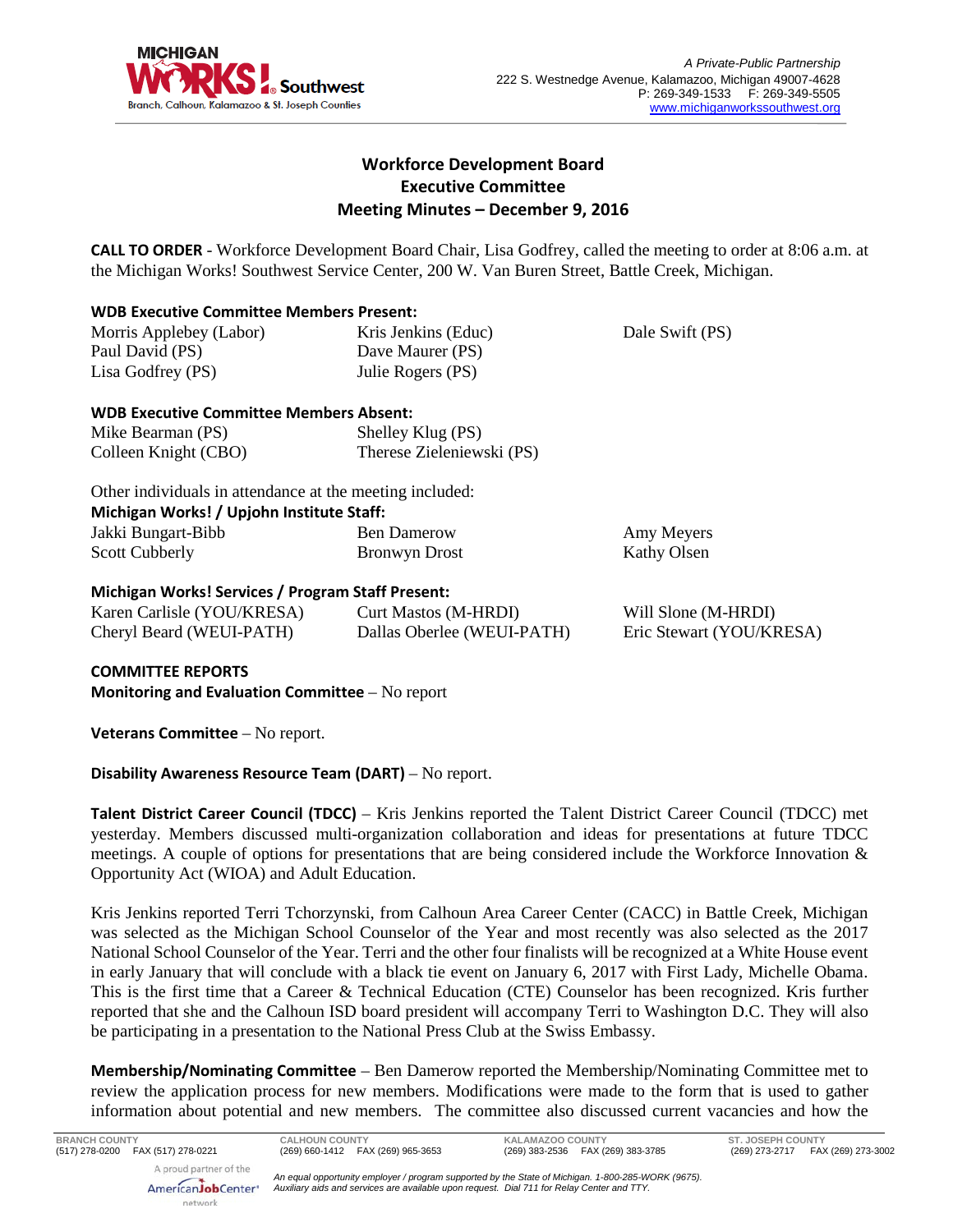County Board offices could assist with identifying potential members. The application could be posted on the County websites along with applications for other County Board appointments. The committee plans to have the revised form completed by the end of 2016 in order that the County Board offices can begin promoting after the first of the year.

# **TRANSPARENCY AND INTEGRITY OF WDB DECISIONS**

**Conflict of Interest and Disclosure** – Kathy Olsen asked members present if there were any items on the agenda requiring a vote for which a conflict of interest or a potential conflict of interest exists; and if so, the conflict should be declared at this time. There were none.

### **APPROVAL OF MINUTES (Exhibit A)**

**Motion made by Dale Swift and supported by Morris Applebey to approve the Workforce Development Board meeting minutes of November 11, 2016. Motion carried.**

### **CITIZENS' TIME**

No comments.

## **NEW BUSINESS**

**WDB Plans (Exhibit B1)** – Amy Meyers requested Board review and approval for the *One Stop Service Center Operations PY2016 Plan* (Exhibit B1). She reported \$151,833 was allocated to Michigan Works! Southwest; the funds will be used to support activities to improve customer service, inform and educate the public about all of our service centers, and upgrade the One-Stop Service Center facilities. Locally, funding will be distributed as outlined in the plan document, to provide general operational staff support at the One-Stop Service Centers, for outreach and public information sharing through marketing, and for additional improvements and upgrades to the Service Centers that will allow for enhanced customer service. She further reported this amount is a significant increase in funding compared to last year, which was \$28,000.

# **Motion made by Kris Jenkins and supported by Morris Applebey to approve the One Stop Service Center Operations PY2016 Plan. Motion carried.**

# **STAFF REPORTS**

**Marketing (Exhibit handed out at the meeting)** – Kathy Olsen distributed a handout listing future business, hiring/career events and employment preparation/training opportunities currently scheduled. She referred members to page four of the Dashboard Report (Exhibit F) for social media data and highlights of social media engagement for the month of November.

**Program Operations** – Dallas Oberlee reported last night's inclement winter weather affected the attendance for the *Steps Towards Employment* event at the Seasons of Change Church in the Edison neighborhood. The event aimed at assisting those with criminal backgrounds address barriers to employment. Four individuals did attend and they each received a lot of individual attention. The *Offender Success (OS) Program,* formerly known as Prisoner Reentry, began on October 1, 2016 with Branch and Calhoun Counties added to the contract. A one-year contract extension was granted; however, the one-year extension was recently changed to six months.

Dallas Oberlee reported the *Summer Youth Program* is a collaboration of Y.O.U./KRESA and the City of Kalamazoo that leverages additional resources in order to be able to offer services outside of the WIOA Youth Program. Youth, 14 to 18 years of age, who attend Kalamazoo Public Schools, or who live in the City of Kalamazoo, are eligible to participate. Some WIOA youth participants are also able to benefit. Components of the program include employability skills classes, career exploration, community impact projects, and work experience. The combination of the educational components and work experience allows students the opportunity to earn school credit during the summer months.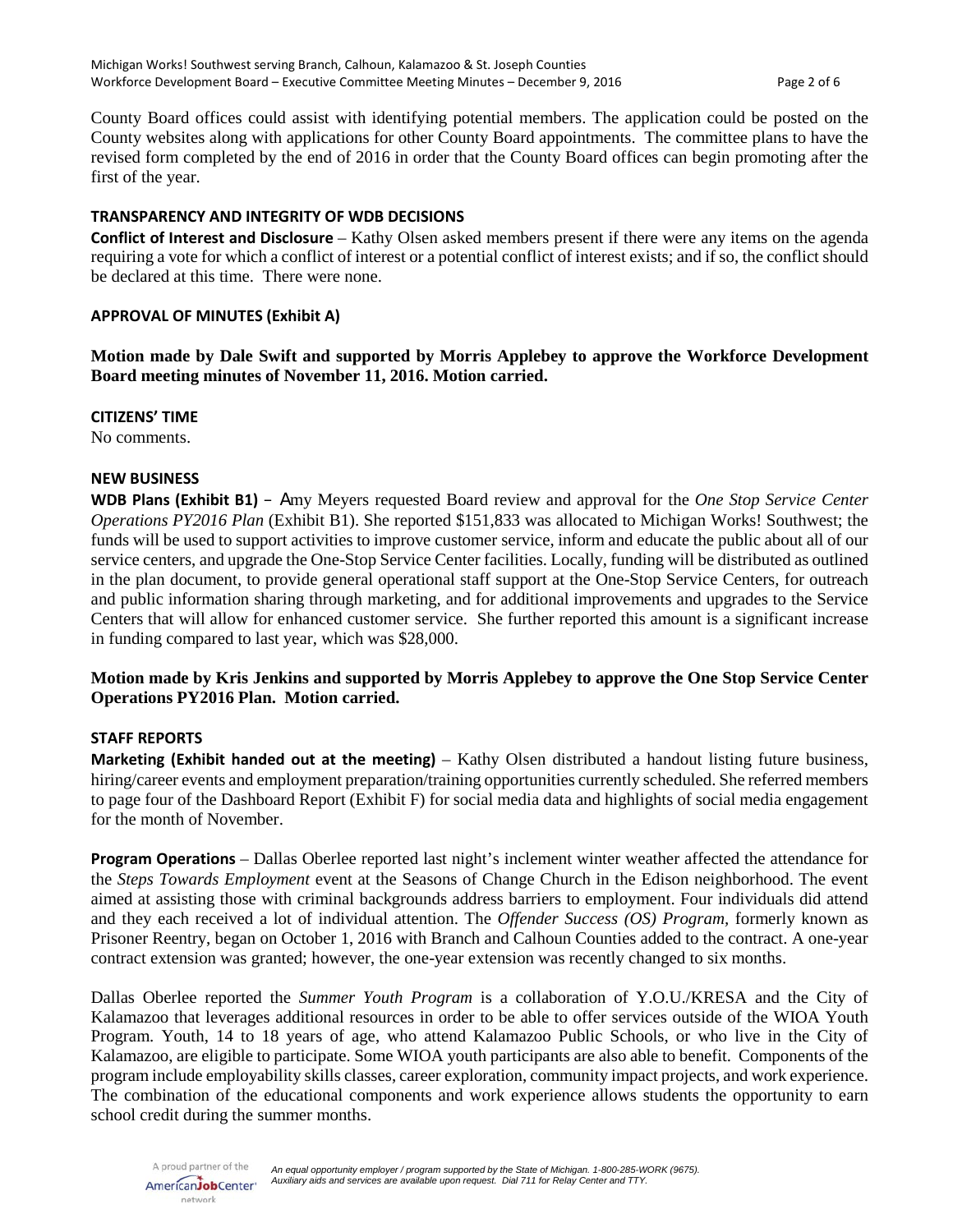Julie Rogers reported that *nursing* organizations in Kalamazoo are also interested in connecting to the youth population. Arrangements were made to further discuss this after the WDB meeting.

**Workforce Innovation Fund Update** – Bronwyn Drost reported the fiscal year for the *Workforce Innovation Fund* grant ended September 30, 2016 with the number of companies participating in the *Employer Resource Network (ERN)* at 24; this was short of the goal of 30 employers [for the 5-year grant that ends September 30, 2018]. It is anticipated that Kalamazoo Regional Educational Service Agency (KRESA) and GT Independence will be joining ERN in the near future. She reported the list of participating companies in Calhoun County include Bronson Battle Creek, DENSO, DENSO Air, Employment Group, Kelly Services, OnStaff USA, Specialized Staffing and U.S. Staffing. In Kalamazoo County, the participating ERN companies include Bell's Brewery, Bronson Health Kalamazoo, Employment Group, Fabri-Kal, Greenleaf Hospitality Group, Heritage Community, Impact Label, MANN+HUMMEL, Pro Services, Specialized Staffing, and Summit Polymers Portage. Companies in St. Joseph County that are participating in ERN include Sturgis Molded Products, Summit Polymers Sturgis, TH Plastics and WSI. She reported an advantage for the staffing agencies is that as an ERN member company, the ERN can provide support to any of their placements. In 2017, the goal is to develop an ERN in Branch County and outreach is already underway. She also reported an English as a Second Language (ESL) class recently concluded at Summit Polymers in Sturgis where 12 employees received this training. A new Success Coach who is bilingual, was onboarded in St. Joseph County and a Resource Navigator was hired to support all of the Success Coaches across the region. Ms. Drost further reported that a couple of new workshops being offered at the Service Centers should help to better prepare individuals for placement into employment. These workshops include Basic Math and Customized Computer Basics.

Julie Rogers asked what else is done to assist individuals who may need *language translation services*. Dallas Oberlee reported that interpreters are brought in to assist PATH participants, particularly refugee clients. Ms. Rogers reported she was aware of a video translation service that can assist with translating 400 languages and dialects and is available 24/7 through a call center. She offered to forward the information to Ms. Oberlee.

**Business Services (Exhibit C) and Skilled Trades Training Fund (STTF) Update (Exhibit D)** – Copies of four *letters sent to the Governor* from area businesses were included in the agenda packet (Exhibit C). The letters highlighted services provided by staff from Michigan Works! Southwest. Amy Meyers reported the *Skilled Trades Training Fund (STTF)* awards were announced. Twenty-nine (29) companies in the Michigan Works! Southwest area received more than \$900,000 to train 801 individuals. Some companies located in the Michigan Works! Southwest area were included in consortium awards to other MW areas; therefore, the total number of individuals that will receive training is over 1,000. Ben Damerow reported notice was just received that another STTF award was made to Duncan Aviation. With this additional award, the total STTF funding for Michigan Works! Southwest is over \$1 million. A copy of the STTF media release was included in the agenda packet (Exhibit D).

Amy Meyers reported 4,400 eighth and ninth grade students attended the *MiCareerQuest Southwest* event held in Kalamazoo on November 1 and 2, 2016. Over 300 volunteers worked at the event. The evening open house drew 700 parents and students. Over 75 local businesses and industry members donated time, equipment, and financial resources.

**Labor Market Information (LMI) (Exhibit E)** - Labor market reports generated from Burning Glass Analytics and Real Time Jobs Data that identified the top detailed occupations, skills greatest in demand, and employers with the most job openings in Prosperity Region 8, Michigan Works! Southwest, and each of the four counties in the MW Southwest Area for the period October 1 through November 30, 2016 was sent to members prior to the meeting.

**Dashboard Report (Exhibit F)** – Jakki Bungart-Bibb reported on the Michigan Works! Southwest Dashboard Report (Exhibit F) that was included in the agenda packet. She reported the annual change percentage for the unemployed in Branch County reported on page one of the report is high due to the small number in the sample. There was little change from last month for the top occupations advertised online. The number of jobs filled as reported on page two is down slightly from the prior year. For the time period July 1 to November 30, 2016 the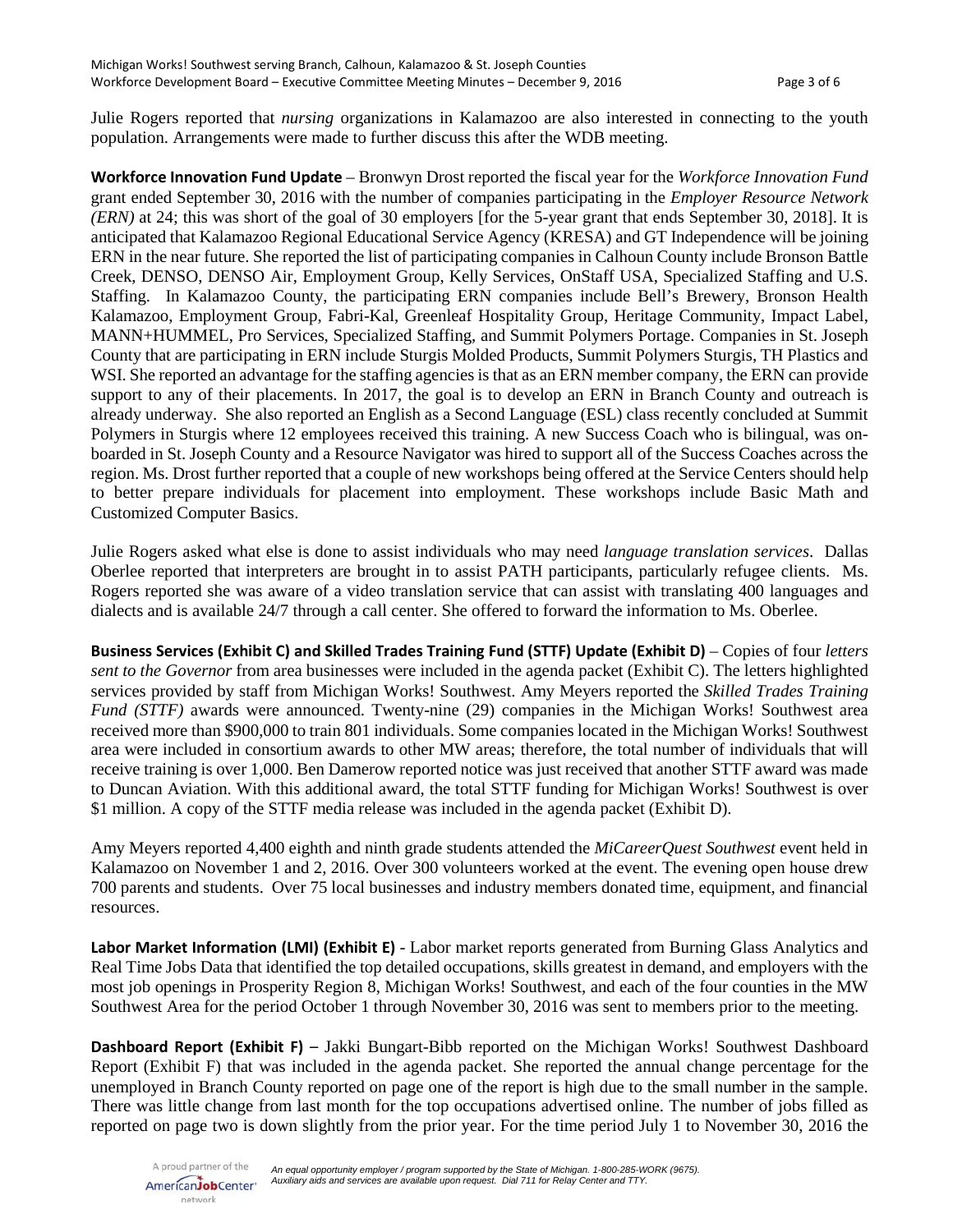Entered Employment Rate was reported to be at 97% for adults, 100% for dislocated workers and 100% for youth. For the time period July 1 to November 30, 2016, the total WIOA registrations is 677 and the number of participants who benefitted from work-based learning and training was reported to be 240. Ms. Bibb reported data for the programs that began on October 1, 2016 were reported on page three of the Dashboard Report. She reported the minimum wage is going up; however, the internal goal is to strive for a higher wage. Data for Offender Success, Food Assistant Employment and Training, and Refugee Assistance was reported on the bottom of the page. The Offender Success data only includes Kalamazoo participants; Calhoun County participants will be added in January. Participants served under Refugee Assistance are also included in the PATH data.

**Director's Report** – Ben Damerow distributed the Director's Report dated December 9, 2016. He reported the *Workforce Innovation and Opportunity Act* requires Local Boards to review Adult Education and Family Literacy applications that are submitted to the State to determine whether applications are consistent with the Local Plan. The Local Board must make recommendations to the State to promote alignment with the Local Plan. Guidance for review and comment was received from the Employment and Training Administration (ETA) in the form of a Training and Employment Guidance Letter (TEGL).

Mr. Damerow reported the *Great Lakes Employment and Training Association (GLETA)* met on November 17-18, 2016 with the main focus of discussion revolving around administrative transition and upcoming WIOA guidance. He highlighted the following items:

- It is expected that a short-term Continuing Resolution (CR) will be passed through April 28, 2017. The current CR that is in effect through December 9, 2016 funds the government at FY16 levels.
- New WIOA performance measures guidance is expected to be released in December. Department of Labor (DOL) staff indicated the guidance letter would be over 90 pages.
- Guidance pertaining to Infrastructure and Memorandums of Understanding (MOUs) for One-Stop cost sharing is expected to be released in December 2016 or January 2017.
- One-Stop procurement guidance is expected in January of 2017.
- DOL staff are projecting WIOA technical assistance training to continue with the Midwest training tentatively scheduled for April/May of 2017, probably in Chicago.

Mr. Damerow also reported Michigan Works! Southwest received informal notice from the Talent Investment Agency (TIA) that we will be awarded \$150,000 for the *ApprenticeshipUSA Expansion Grant*. We also received a draft policy indicating that we will receive \$37,500 for Apprenticeship Success Coordination. This is to expand apprenticeships within businesses. Apprenticeship Learning Network and Grantee Orientation training will occur January 23-24, 2017 in Okemos.

In addition to what was included on the handout, Mr. Damerow reported the *Overtime Law* was blocked at the federal level. This will go through the DOL appeal process.

President-elect Trump selected Andrew Puzder, the CEO of Hardee's fast food restaurants as *Labor Secretary*. Mr. Puzder is known for his opposition to minimum wage increases.

Randy Eberts, President of the Upjohn Institute recently requested a list of top achievements for Michigan Works! Southwest in 2016. Mr. Damerow reported the successes have been phenomenal and it has been a great year; he thanked everyone for their part. The list of top achievements included: Michigan Works! Southwest was one of nine recognized at the White House for their Customer-Centered Design (CCD) Project; the Michigan Reemployment and Eligibility Assessment (REA) Nudge Project which included articles in two national briefings; Michigan Works! Southwest represented the State in the WIOA review; opening a new Service Center in Battle Creek; leading the Opportunity Fairs with the BC Vision initiative; and over \$1 million in Skilled Trades Training Fund (STTF) grant awards.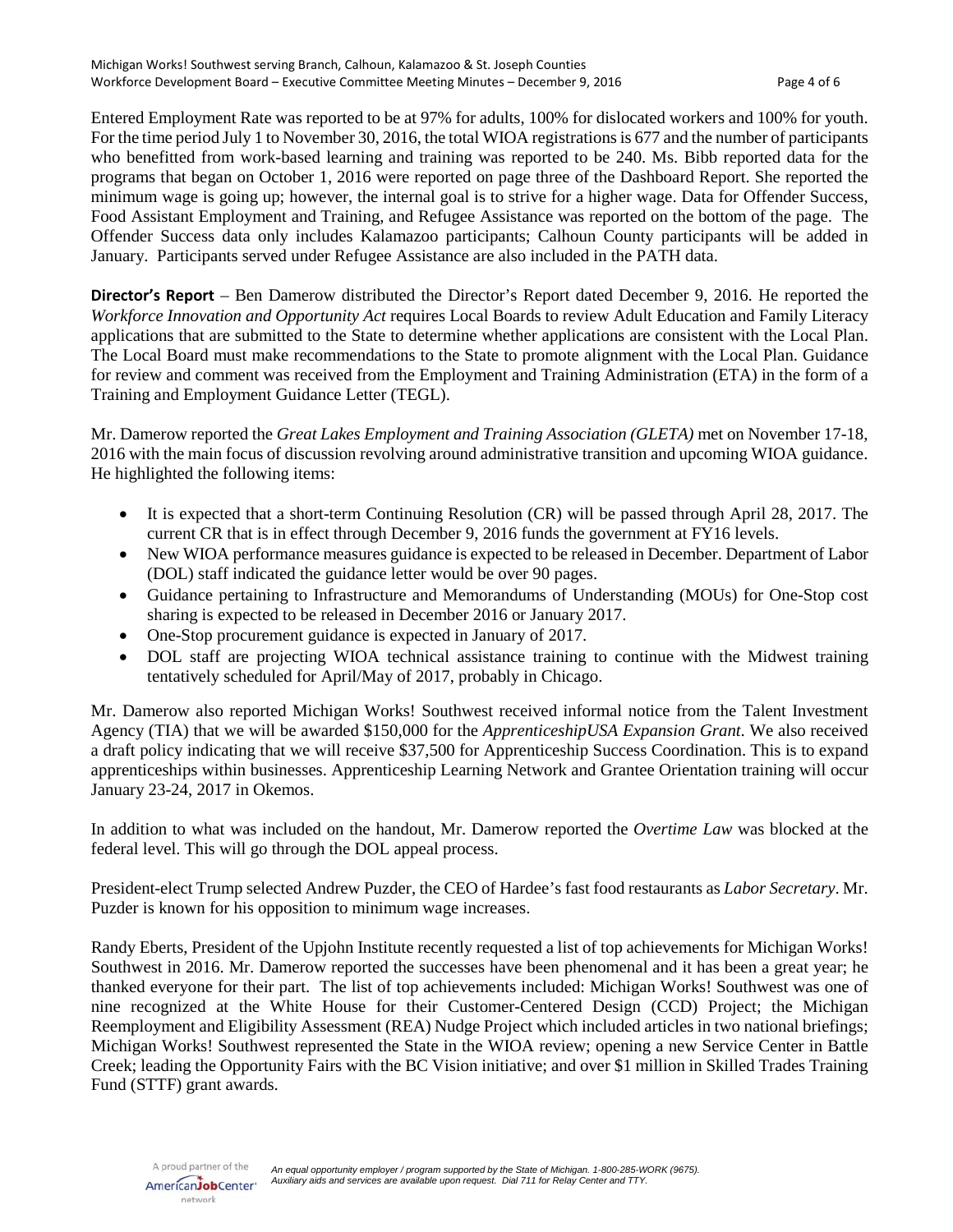#### **OLD BUSINESS**

None.

#### **CITIZEN'S TIME**

Bronwyn Drost stated that the Southwest Michigan Regional Partners met this week and shared highlights of the year. She reported that MEDC was very proud of Region 8 and their partnerships with Michigan Works! Southwest and Southwest Michigan First. She also reported that although the recent announcement of the mophie® expansion in Kalamazoo had no mention of Michigan Works! Southwest, they were thrilled that Michigan Works! Southwest is committed to helping recruit talent to fill the new jobs.

### **MEMBER'S TIME**

Dale Swift announced that this would be his last meeting. Ben Damerow thanked Dale Swift for his leadership and stated that he appreciated working with Dale throughout the transition to combine two Michigan Works! areas. Dale Swift reported he has been involved with the Workforce Development Board for 9 or 10 years and that it has been a great organization to be involved with. He reported Ben Damerow did a great job throughout the transition and the end result has been an awesome transition for Branch County. He stated that Ben (Damerow) and Kathy (Olsen) have been great to work with. On behalf of the entire WDB, Lisa Godfrey expressed appreciation for Dale's service and leadership.

Julie Rogers reported an announcement is planned sometime in the next couple of weeks regarding a Brownfield Project in Portage that includes over 100 new jobs.

Julie Rogers reported Kalamazoo County has been discussing the idea of a county-wide ID. The information she has gathered from Michigan Works! Southwest helped her to advocate for this; however, it was recently voted down because the process was not fully vetted. She further reported that if and when a county-wide ID is implemented, it will need to be compatible with the jail system. Further development of a county ID is expected to be fast-tracked.

Kris Jenkins reported she attended a recent viewing of the documentary titled "Bottom Dollars." The documentary is about the employment of people with disabilities under the 14c waiver of the Fair Labor Standards Act (FLSA). She reported that if a 14c waiver is granted, the organization can pay less than minimum wage and there a quite a few organizations in the region that have this waiver. The federal government is trying to make changes to this legislation. Sheltered workshops that use funding to train and employ at a living wage are also included under this legislation. The trailer for the hour long documentary is available at <http://www.rootedinrights.org/videos/employment/bottom-dollars/>

Kathy Olsen reported there will be a *Project Search* open house at Duncan Aviation in January. She offered to send the information to members following the meeting. Paul David reported that it was amazing to observe how managers embraced Project Search at Duncan. He reported the Project Search coaches and teachers worked with managers to focus on each person's capabilities and in doing so, they branched into more technical areas that opened additional opportunities for the students. [The open house dates and times to choose from are Thursdays, January 11 or 19, 2017 from 4:00 to 6:00 p.m. at Duncan Aviation, 15745 Airport Road, Battle Creek, Michigan. Contact Sheila Ritsema at 269-317-9656 or [ritsemas@calhounisd.org](mailto:ritsemas@calhounisd.org) with any questions. RSVP would be appreciated but not necessary to attend.]

#### **UPCOMING MEETINGS**

Members were reminded of the next Executive Committee and full Board meetings.

The next **Executive Committee** is scheduled for Friday, January 13, 2017 from 8:00 a.m. – 9:30 a.m. at the Upjohn Institute, 300 S. Westnedge Avenue, Kalamazoo, Michigan.